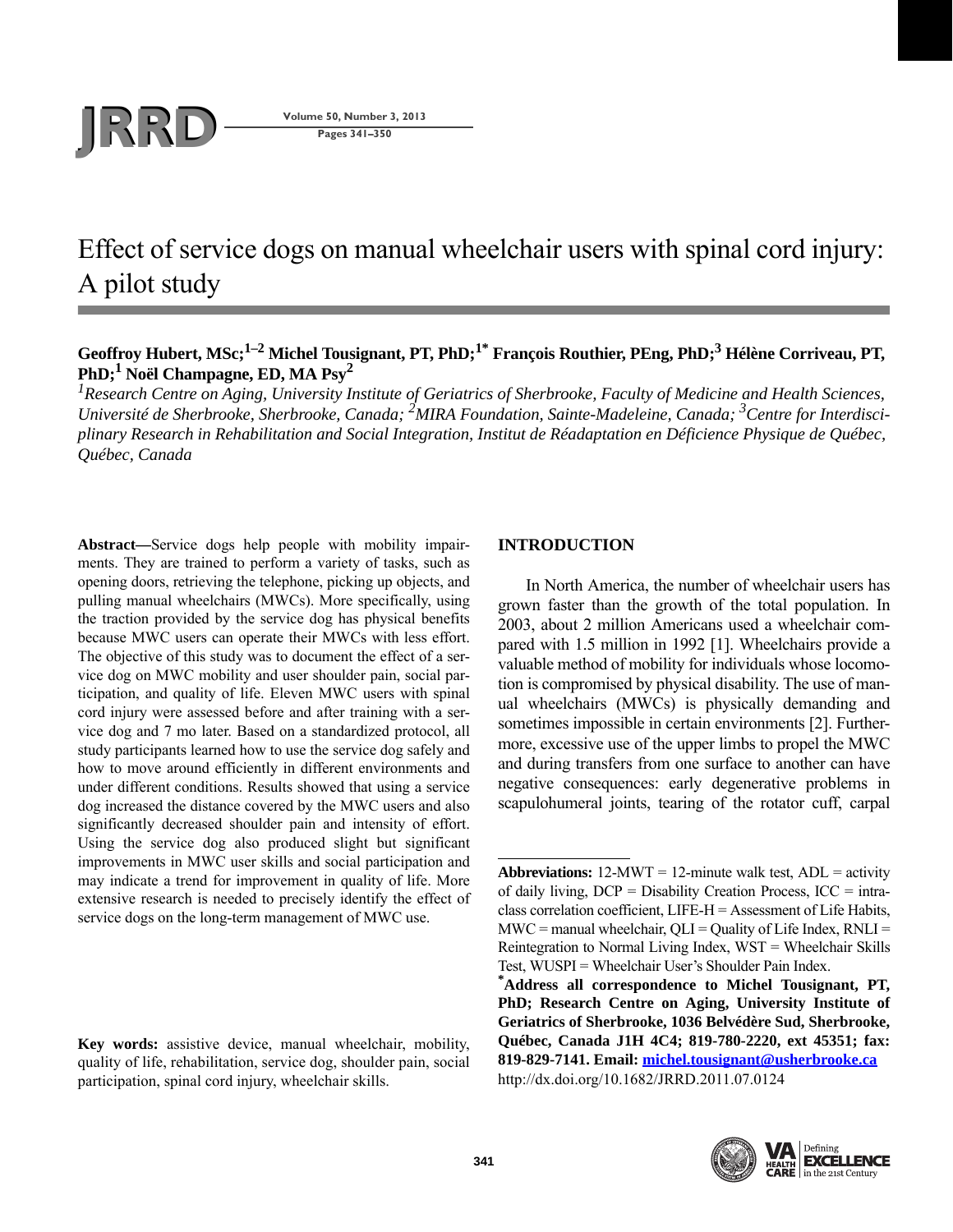tunnel syndrome, and chronic pain in the shoulder. In fact, between 30 and 73 percent of MWC users report shoulder pain [3–4]. These consequences can lead to a reduction in propulsion capacity over the short term and lower quality of life in the long term [5]. Addressing this reduction in capacity and quality of life remains a challenge for rehabilitation professionals and innovative assistive-device providers.

To address the excessive use of the upper limbs to propel the MWC, service dogs have been used to assist individuals who have a disability other than blindness [6]. These service dogs help to achieve an optimal level of functional independence in activities of daily living (ADLs). Hanebrick and Dillon found that service dogs compensate for a lack of physical function both at home and in the community [7]. Tasks for which service dogs are trained include self-care ADLs such as dressing, transferring to and from the MWC, retrieving the telephone, opening doors, picking up objects like keys, facilitating social relationships, and pulling the MWC [8].

The concept of service dogs helping people with mobility impairments has been advocated since 1975 [6]. Because the MIRA Foundation [\(www.mira.ca\)](http://www.mira.ca) is the only accredited guide dog and service dog training center in Québec (Canada), we arranged for the MIRA Foundation to lead this study. For the past 18 yr, the MIRA Foundation has been prescribing service dogs to approximately 70 wheelchair users per year, mainly in Québec but also in the rest of Canada. Since 1992, more than 1,000 service dogs have been assigned by the MIRA Foundation, and currently about 400 service dogs are in use by wheelchair users [9].

Despite the increasing use of service dogs, little in the literature concerns their effect on wheelchair users. In a recent systematic review, we identified only 12 articles evaluating social, participation, functional, and psychological outcomes [10]. In another systematic review, Sachs-Ericsson et al. showed that service dogs improved body functioning, activities, participation, and contextual factors [6]. Also, children with disabilities who use wheelchairs and are partnered with service dogs received more frequent social acknowledgments (e.g., friendly glances, smiles, conversations) than when no service dog was present [11]. Eddy et al. found that service dogs enhanced social interaction and reduced the tendency of nondisabled people to ignore or avoid persons with disabilities [12]. Camp also showed that handling a trained service dog could increase the development of personal capabilities, such as being consistent, giving praise, and showing emotion [8]. In fact, trained service dogs were highly beneficial in terms of nine different variables: psychological wellbeing, self-esteem, internal locus of control, community integration, school attendance, part-time work status, marital status, living arrangements, and number of biweekly paid and unpaid assistance hours [13].

Service dogs also have an economic effect. They are potentially cost-effective components of independent living for people with physical disabilities. Allen and Blascovich demonstrated that they decreased the need for approximately 60 biweekly paid assistance hours [13]. However, according to Sachs-Ericsson et al.'s literature review, the authenticity of this latest study has been challenged repeatedly. Reasons for the controversy include the absence of some important methodological details, stunning response rate, and magnitude of effect sizes [14–17].<sup>\*</sup> A more recent study noted that the vast majority of service dog owners reported that their canine companion had a major positive effect on their lives and that it helped reduce hours of paid assistance [18]. In 2010, using a survey data collection strategy, Shintani et al. compared the health-related quality of life of 10 service dog owners with physical disabilities, not necessarily wheelchair users, who received a service dog with a control group of individuals who did not have a canine companion [19]. They concluded that service dogs can have positive functional and mental effects [19]. Finally, in a large cross-sectional study  $(n = 76 \text{ with and } n = 76 \text{ without service dogs})$  that examined whether partnering with service dogs influenced psychosocial well-being and community participation of adult individuals using wheelchairs or scooters, Collins et al. showed that only select individuals (e.g., individuals with progressive disabilities or depressive symptoms) may experience psychosocial benefits from partnering with service dogs [20]. It is unclear whether these benefits might also be derived from companion dogs [20].

Potentially, service dogs can be used to prevent excessive use of the upper limbs and facilitate the achievement of certain lifestyles, helping to overcome environmental obstacles. With this in mind, it is relevant to assess the effectiveness of service dogs for daily mobility. However, while some studies found a positive relationship between having a service dog and socio/psychological outcome measures, only a few examined physical aspects (wheelchair mobility, shoulder pain, etc.). Therefore, the aim of

<sup>\*</sup>Eames E, Eames T. Team talk: Where have all the doggies gone? Off Lead. 1998:8–10.

Eames E, Eames T. Where have all the trainers gone? American Pet Dog Trainers. 1998 Jul/Aug 9.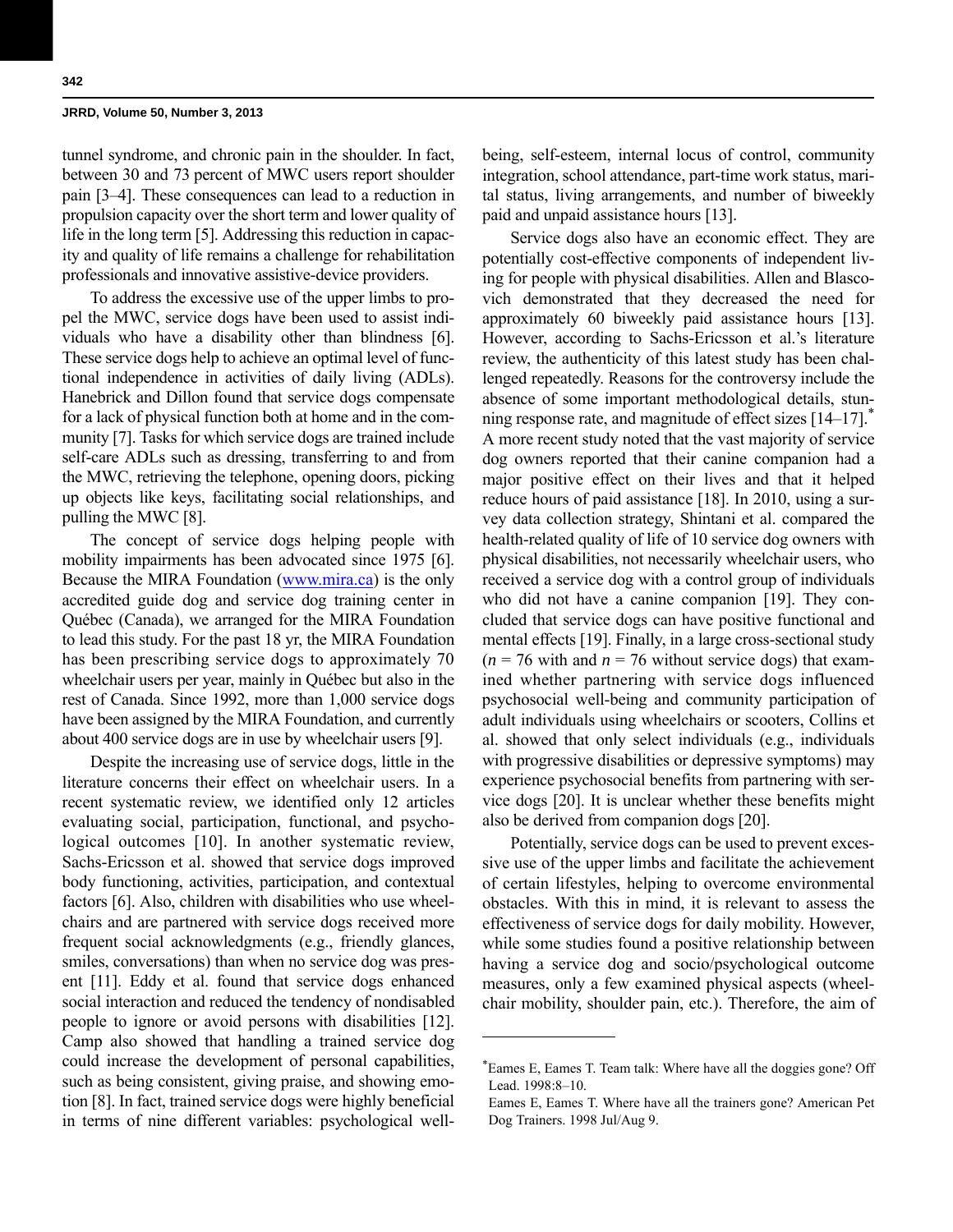#### **HUBERT et al. Effect of service dogs on manual wheelchair users**

this study was to document the effect of a service dog on MWC mobility and user shoulder pain, social participation, and quality of life.

# **METHODS**

# **Study Design**

We used a longitudinal interventional study design for this pilot study, in which we assessed participants three times: before obtaining a service dog and beginning the training process (T1), after the 19 d training period (T2), and 7 mo after the training process (T3). Results from the Sachs-Ericsson et al. study demonstrated that a 7 mo period should represent the highest efficiency within the partner/dog team [6].

# **Sample**

We recruited all participants between August 2007 and August 2008 from the MIRA Foundation's waiting list for service dogs. To be included, participants had to (1) be  $\geq$ 18 yr old, (2) be diagnosed with a traumatic or nontraumatic spinal cord injury, (3) have completed their rehabilitation, (4) have used a MWC for more than 4 h/d for at least 6 mo, and (5) have never owned a service dog. We limited the sample to people with spinal cord injury to ensure a stable condition during the research project.

The recruitment started following the acceptance of the study by the Research Ethics Committee of the Research Centre on Aging. Once the MIRA Foundation approved a potential candidate to receive a service dog, the director of services from the MIRA Foundation made a first call to the potential participant to briefly discuss the study and request authorization to transfer contact information (name and telephone number) to the first author. Mr. Hubert then contacted the potential candidate, gave more information about the study, and asked whether he or she was interested in participating. If the potential participant was interested, he or she was asked to come to the MIRA Foundation center 1 d before the training session to read and sign the consent form.

#### **Independent Variable: Service Dogs**

After 1 yr of socialization in a foster family, service dogs are trained for an average of 5 mo by MIRA Foundation staff to perform a variety of tasks, mainly opening doors, retrieving the telephone, picking up objects such as keys, and pulling MWCs. To be selected to be paired with

an applicant, specialized trainers observe, in several situations, the behavior of a dog under consideration for that applicant. Thereafter, the participants had a 19 d training period with their dog at the MIRA Foundation center. During this training period based on a standardized procedure developed by the MIRA Foundation over the years specifically for service dogs, all participants learned how to use the service dog safely and efficiently to move around in different environments and under different conditions. All service dogs work for about 7 yr before being retired. Furthermore, during a service dog's lifetime, the MIRA Foundation takes care of their medical condition and health (e.g., musculoskeletal conditions).

For the purpose of this study, we worked with the MIRA Foundation's professional trainers to develop a test to evaluate the working skills of the service dog (Abilities Test for Assistance Dog, available from Dr. Tousignant). The objective of this test was to assess the service dog's skill level in order to determine changes in the service dog's assistance work before and after being paired with a partner. The partner gives the command to the service dog according to the method taught by the MIRA Foundation and the service dog's response is rated as "success" or "fail." An immediate success is scored as 1 point, a failure as 0 points, and a "less clear" response as 0.5 points. The sum of the scores on each item gives the overall score, which is then expressed as the service dog's skill percentage. A service dog that responds to all the commands learned gets a score approaching the maximum score of 100 percent and is therefore ideal; a service dog that does not respond to the commands required to be of assistance gets a score approaching 0 percent. However, the psychometric properties of this test have not been established. The MIRA Foundation training staff evaluated each service dog's working skills in order to control for the service dog's performance throughout the study.

#### **Dependent Variables**

Dependent variables are presented based on the Disability Creation Process (DCP) models comprising personal factors, life habits, and environmental factors [21]. The DCP is an explicative model of the causes and consequences of disease, trauma, and other disruptions to a person's integrity and development.

We assessed shoulder pain with the Wheelchair User's Shoulder Pain Index (WUSPI) [22]. This consists of 15 items assessing pain during transfers, self-care, wheelchair mobility, and general activities on a 10 cm visual analog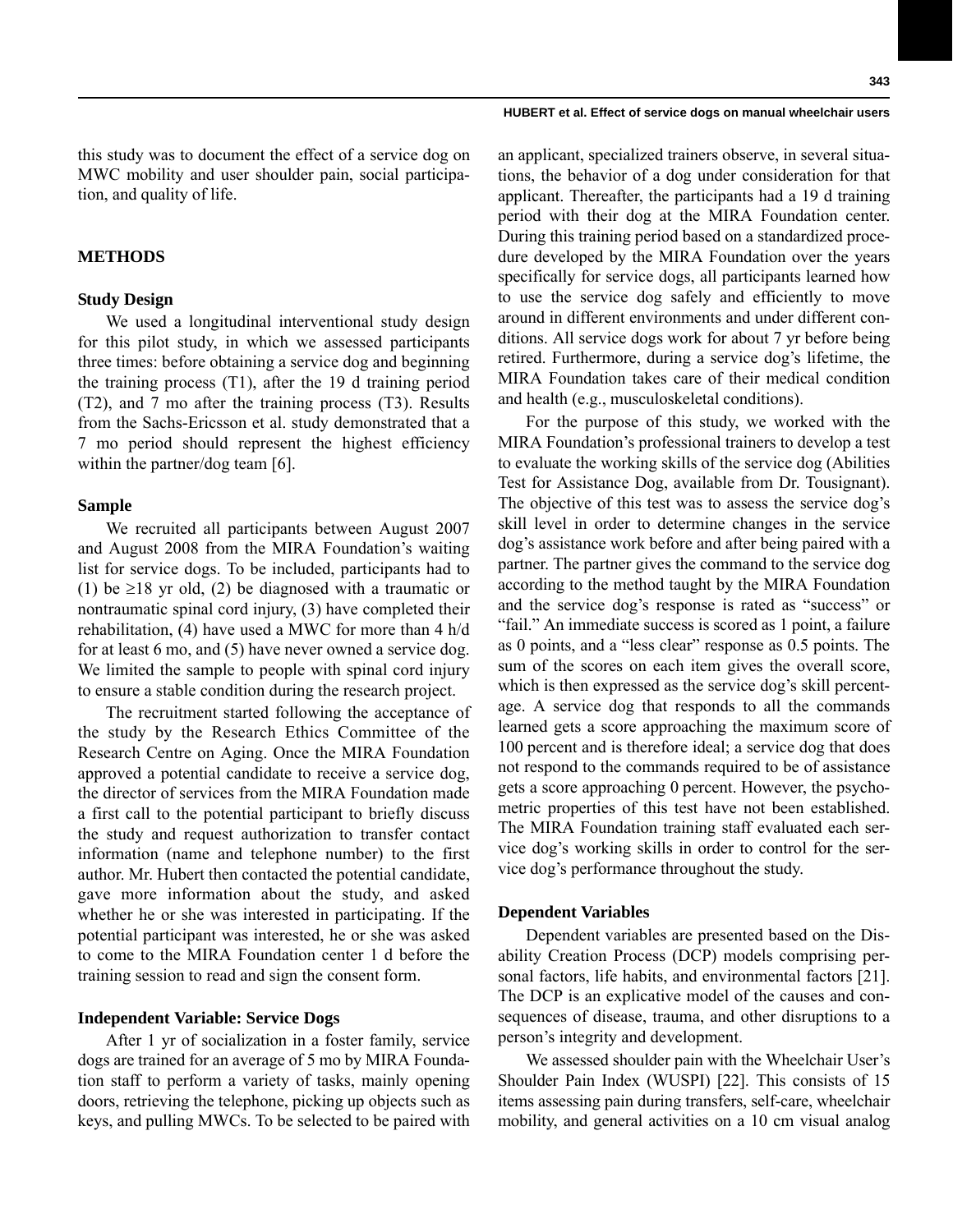scale. The anchors for the items range from 0 (no pain) to 10 (worst pain ever experienced), and total scores range from 0 to 150. The English version of the WUSPI has good test-retest reliability (intraclass correlation coefficient  $[ICC] = 0.99$ ) and high levels of internal consistency [22]. It was translated into French by researchers involved in the present study and professional translators using the back-translation method [23–24].

We measured social participation using the abbreviated version (version 3.1) of the Assessment of Life Habits (LIFE-H) questionnaire. This includes 77 items from the LIFE-H and covers 12 categories of life habits as defined by the DCP model [21]. We used a French version of this questionnaire. A total score is calculated on a normalized scale from 0 to 9 (the higher the score, the greater the person's participation and satisfaction with his or her life habits), using the average scores for items applicable to the person's living situation. The LIFE-H, which is often used in clinical and research settings, was developed initially in French and validated for people with spinal cord injury in the 1990s [25]. The ICC for the overall score on the LIFE-H showed good test-retest reliability (ICC =  $0.83$ ). Internal consistency among the 12 lifestyle categories and total score was very high (Cronbach  $\alpha$  = 0.90) [26].

We estimated perceived quality of life using the Quality of Life Index (QLI) [27]. The QLI consists of two parts: the first measures satisfaction with 37 aspects of life and the second measures the importance of those same aspects. The results are interpreted in four dimensions: (1) health and functioning, (2) social and economic status, (3) psychological and spiritual aspects, and (4) family. The procedure for calculating the elements yields a score representing overall quality of life on a scale of 0 to 30. The higher the score, the greater the satisfaction with the aspects of life. We observed a strong correlation between the QLI's overall score and subdimensions  $(r > 0.90$ , except for family size:  $r > 0.60$ ). Because of a very high variance explained by the overall score and these subdimensions, we only used the overall score to interpret the quality of life results in our study. Researchers involved in this study and professional translators translated the English version into French using the back-translation method [23–24]. However, study researchers did not validate the French version.

The Reintegration to Normal Living Index (RNLI) is a self-administered outcome measure that assesses the degree to which individuals who have experienced traumatic or incapacitating illness achieve reintegration into

normal social activities [28]. The version we used consisted of a scale of 11 items assessing personal satisfaction with ADLs [29]. The concepts measured with the RNLI include mobility, personal care, ADLs, leisure, and social roles. Each item is rated on a three-level scale from 0 to 2 for a maximum score of 22. The lower the score, the better the patient's perceived reintegration. The methodological properties of this instrument are very good to excellent (internal consistency: Cronbach  $\alpha = 0.90$ ; testretest reliability:  $r = 0.83$  [29].

We evaluated MWC skills using three variables: MWC skills, endurance, and intensity of effort. We evaluated MWC skills with version 3.2 of the Wheelchair Skills Test (WST). The WST is a clinical and research outcome measure of an MWC user's ability to perform skills safely [30]. Using an obstacle course, the WST quantifies 57 skills required by a person using an MWC [31] and generates a maximum score of 100 percent. We used the French-Canadian version of the WST. Its methodological properties vary from good to excellent. For the test-retest, intrarater and interrater reliabilities of the WST English version 2.4 and the ICCs for the total scores were 0.90, 0.96, and 0.97, respectively [30]. Similar values were obtained for the French-Canadian version 3.2 [32–33].

We measured endurance by the distance covered with the MWC in an adapted version of the 12-minute walk test (12-MWT) [34] for MWC users. This modified test measures the distance in meters that the participant can propel his or her MWC quickly on a flat, hard surface in 12 min. Some studies have demonstrated that both the 12-MWT and 6-minute walk test have good methodological properties [35–37]. However, no study has verified the reliability and validity for the MWC version. Members of the team translated verbal commands regarding the use of the MWC version of the 12-MWT into French.

We measured intensity of effort with the Borg Scale [38]. This 10-point scale is a simple method of rating perceived exertion that can be used to gauge a person's selfperceived level of intensity in an assessment exercise. A score of 0 means "no effort at all," while a score of 10 means "very, very hard." Borg's scale has been shown to be a valid measure of exercise intensity  $(r = 0.80 - 0.90)$ [39]. We used a validated French version of the questionnaire, with similar measurement properties of the English version, for the present study [40].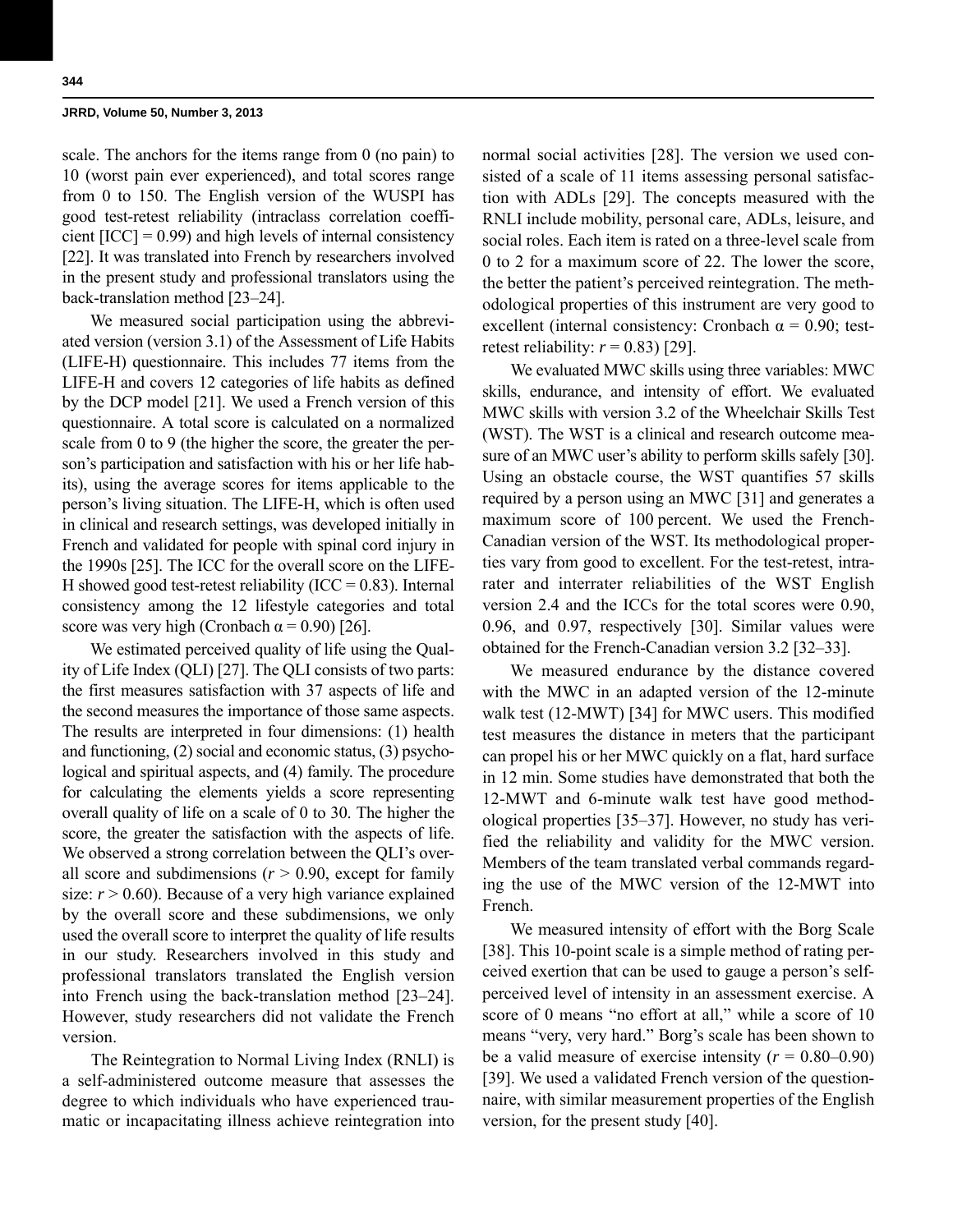#### **HUBERT et al. Effect of service dogs on manual wheelchair users**

# **Data Collection Procedures**

We administered all assessment tools using questionnaires in face-to-face interviews with each participant. Once the participant was included in the study, he or she was immediately scheduled for the T1 assessment. The session started with completion of the written questionnaires, followed by the physical tests. The order of the tests was predetermined and the same for all participants. **Table 1** shows the measurement times of the variables in the order they were collected. Shoulder pain was the only variable we measured at T2 because it was the only one in which a potential change was possible. Other variables need a longer period than the 19 d of training with the service dog. The senior investigators (Drs. Tousignant, Corriveau, and Routhier) trained the tester (Mr. Hubert) prior to data collection.

# **Data Analysis**

We described the demographic variables for all participants using the usual descriptive statistics. We examined the effect of the service dogs on the outcome measures using nonparametric Wilcoxon signed rank tests because of the small sample size  $(n = 11)$ , with the significance level set at 0.05. We performed all of these analyses with SPSS version 15.0 (IBM Corporation; Armonk, New York).

# **RESULTS**

# **Subject Characteristics**

We recruited 3 women and 10 men for the study. The average age was  $32.7 \pm 12.8$  yr (mean  $\pm$  standard devia-

#### **Table 1.**

 $\mathbf{S}$  sumplements and measurement times.

tion). Five had traumatic paraplegia, five had traumatic quadriplegia, and three had low level spina bifida. On average, they had used their MWCs for  $6.9 \pm 7.5$  yr, and the time since onset of their mobility disability was  $9.0 \pm$ 12.3 yr. They were all Caucasian, and 39 percent  $(n = 5)$ were married. Of the participants, 15 percent  $(n = 2)$  were gainfully employed, 46 percent  $(n = 6)$  were retired, and 39 percent  $(n = 5)$  were in school. Two participants did not complete the T3 assessment because they had to change their service dog because of behavioral problems. Thus, we included 11 participants in the analyses.

# **Working Skills of Service Dogs**

The service dogs' working skills did not change statistically during the training period and after 7 mo of work, as demonstrated by the Abilities Test for Assistance Dog at T1 and T3, T1 and T2, and T2 and T3 (*p* > 0.05) (**Table 2**).

## **Effect of Service Dogs**

All of the dependent variables showed an improvement after 7 mo of using the service dog's assistance (T3) compared with baseline (T1) (**Tables 2–3**). Shoulder pain was the only outcome variable we assessed at three different times. We reported no change between T1 and T2, but the pain decreased significantly after 7 mo of using the service dog ( $p = 0.01$ ). Social participation and the ability to return to normal life improved after 7 mo of using the service dog (T3) compared with baseline (T1). However, we found no significant change in quality of life (**Table 2**).

| Summary or variables, instruments, and measurement times. |                                   |                                                          |  |  |  |  |  |
|-----------------------------------------------------------|-----------------------------------|----------------------------------------------------------|--|--|--|--|--|
| Variable                                                  | Instrument                        | <b>Measurement Time</b>                                  |  |  |  |  |  |
| Independent                                               |                                   |                                                          |  |  |  |  |  |
| Working Skills of Service Dog                             | Abilities Test for Assistance Dog | T1, T2, T3                                               |  |  |  |  |  |
| Dependent                                                 |                                   |                                                          |  |  |  |  |  |
| Shoulder Pain                                             | WUSPI                             | T <sub>1</sub> , T <sub>2</sub> , T <sub>3</sub>         |  |  |  |  |  |
| Manual Wheelchair Skills                                  | WST (version 3.2)                 | T1 (without dog), T3 (with and without dog) <sup>*</sup> |  |  |  |  |  |
| Endurance                                                 | Adapted 12-MWT                    | T1 (without dog), T3 (with and without dog) <sup>*</sup> |  |  |  |  |  |
| Effort                                                    | Borg Scale                        | T1 (without dog), T3 (with and without dog) <sup>*</sup> |  |  |  |  |  |
| Social Participation                                      | LIFE-H (version $3.1$ )           | $T1, T3^*$                                               |  |  |  |  |  |
| Perception of Quality of Life                             | OLI                               | $T1, T3^*$                                               |  |  |  |  |  |
| Ability to Return to Normal Life                          | <b>RNLI</b>                       | T1, T3                                                   |  |  |  |  |  |
|                                                           |                                   |                                                          |  |  |  |  |  |

\*Not completed at T2 because no potential changes were possible.

12-MWT = 12-minute walk test, LIFE-H = Assessment of Life Habits, QLI = Quality of Life Index, RNLI = Reintegration to Normal Living Index, T1 = before obtaining service dog, T2 = after 19 d training period, T3 = 7 mo follow-up, WST = Wheelchair Skills Test, WUSPI = Wheelchair User's Shoulder Pain Index.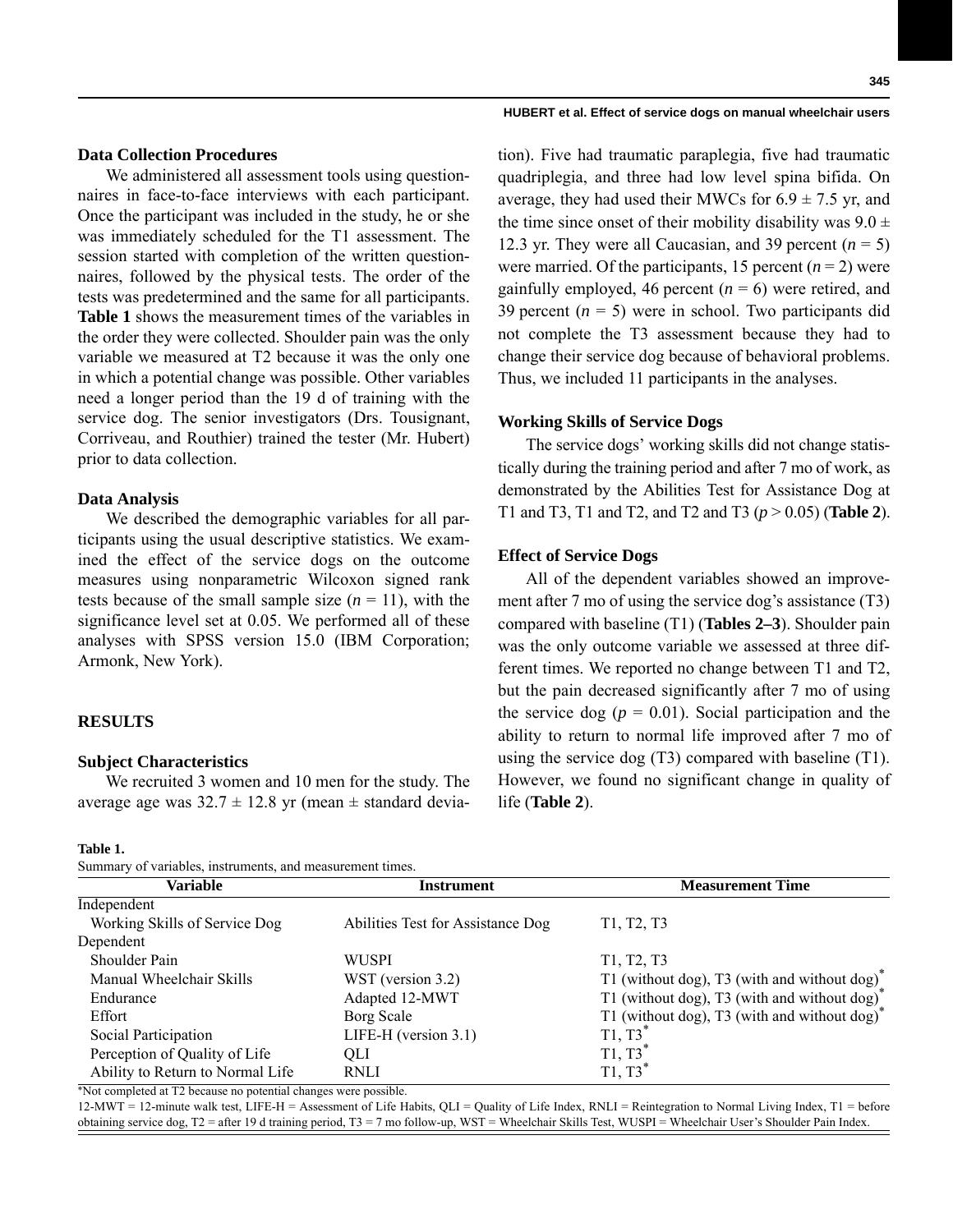#### **Table 2.**

Differences in variables over time.

|                                                                | <b>Measurement</b> |                 | $T1-T2$     | $T2-T3$     | $T1-T3$          |
|----------------------------------------------------------------|--------------------|-----------------|-------------|-------------|------------------|
| <b>Variable</b>                                                | <b>Time</b>        | Mean $\pm$ SD   | $(p-value)$ | $(p-value)$ | $(p-value)$      |
| Abilities Test for Assistance Dog $(\%)$                       | T1                 | $90.0 \pm 4.5$  | 0.09        | 0.08        | 0.28             |
|                                                                | T <sub>2</sub>     | $92.4 \pm 4.5$  |             |             |                  |
|                                                                | T <sub>3</sub>     | $87.7 \pm 7.2$  |             |             |                  |
| Shoulder Pain/150                                              | T1                 | $65.7 \pm 31.7$ | 0.11        | $0.003*$    | $0.003*$         |
|                                                                | T <sub>2</sub>     | $70.1 \pm 39.2$ |             |             |                  |
|                                                                | T <sub>3</sub>     | $45.5 \pm 29.7$ |             |             |                  |
| Social Participation of People with Disabilities/9             | T1                 | $7.9 \pm 1.0$   |             |             | $0.05^{\dagger}$ |
|                                                                | T <sub>2</sub>     | $8.4 \pm 1.0$   |             |             |                  |
|                                                                | T <sub>3</sub>     | $22.7 \pm 4.4$  |             |             |                  |
| Quality of Life/30                                             | T1                 | $24.1 \pm 3.0$  |             |             | 0.05             |
|                                                                | T <sub>2</sub>     | $5.7 \pm 3.4$   |             |             |                  |
|                                                                | T <sub>3</sub>     | $2.5 \pm 2.4$   |             |             |                  |
| Ability to Return to Normal Life/22                            | T1                 | $90.0 \pm 4.5$  |             |             | $0.02^{\dagger}$ |
|                                                                | T <sub>2</sub>     | $92.4 \pm 4.5$  |             |             |                  |
|                                                                | T <sub>3</sub>     | $87.7 \pm 7.2$  |             |             |                  |
| Note: Wilcoxon signed rank test was used to determine p-value. |                    |                 |             |             |                  |
| *Statistically significant: $p < 0.005$ .                      |                    |                 |             |             |                  |
| Statistically significant: $p < 0.05$ .                        |                    |                 |             |             |                  |

SD = standard deviation, T1 = before obtaining service dog, T2 = after 19 d training period, T3 = 7 mo follow-up.

For the three outcomes measured with and without the service dog's assistance at T3 (MWC skills, endurance, and effort), the difference between T3 and T1 was greater with the service dog's assistance. However, endurance was lower and effort was greater at T3 than at T1 when not using the service dog (**Table 3**).

# **DISCUSSION**

Using an MWC is one of the first alternatives for individuals whose locomotion is compromised by physical impairment. This study demonstrated that MWC users with spinal cord injury living with a service dog improved MWC mobility, slightly in terms of MWC skills but substantially in terms of distance covered and intensity of effort to achieve it. Given the slight but significant improvements in our measures of social participation, this pilot study suggests that service dogs may be viewed as an environmental facilitator that improves interaction between the individual and his or her environment, thereby helping to achieve a better lifestyle, which is in agreement with previous studies identified in a literature review [6].

During the study, we limited the risk of error from several external factors that could have affected the results. Indeed, no participant (1) changed to a different wheelchair, (2) had physiotherapy treatment, (3) moved to another area, (4) changed activity patterns, or (5) changed professional status.

#### **Table 3.** Differences in variables over time.

| <b>Measurement</b><br><b>Time</b> | $Mean \pm SD$    | $T1-T3$<br>$(p$ -value)* | $T1-T3$<br>$(p$ -value) <sup>†</sup> |
|-----------------------------------|------------------|--------------------------|--------------------------------------|
| T1                                | $87.6 \pm 7.9$   | $0.04^{\ddagger}$        | 0.24                                 |
| $T3^*$                            | $91.3 \pm 7.9$   |                          |                                      |
| $T3^{\dagger}$                    | $88.8 \pm 8.7$   |                          |                                      |
| T1                                | $1,293 \pm 370$  | $0.01^{\ddagger}$        | 0.05                                 |
|                                   | $1,834 \pm 564$  |                          |                                      |
| $T3^{\dagger}$                    | $1,202 \pm 405$  |                          |                                      |
| T1                                | $5.1 \pm 1.8$    | $0.003$ <sup>§</sup>     | $0.05^{\ddagger}$                    |
|                                   | $1.3 \pm 0.8$    |                          |                                      |
| T٦Ť                               | $6.7 \pm 2.5$    |                          |                                      |
|                                   | $T3^*$<br>$T3^*$ |                          |                                      |

Note: Wilcoxon signed rank test was used to determine the *p*-value.

\*With dog's assistance.

†Without dog's assistance

<sup>‡</sup>Statistically significant:  $p < 0.05$ . §Statistically significant:  $p < 0.005$ .

 $SD =$  standard deviation,  $T1 =$  before obtaining service dog,  $T2 =$  after 19 d training period,  $T3 = 7$  mo follow-up.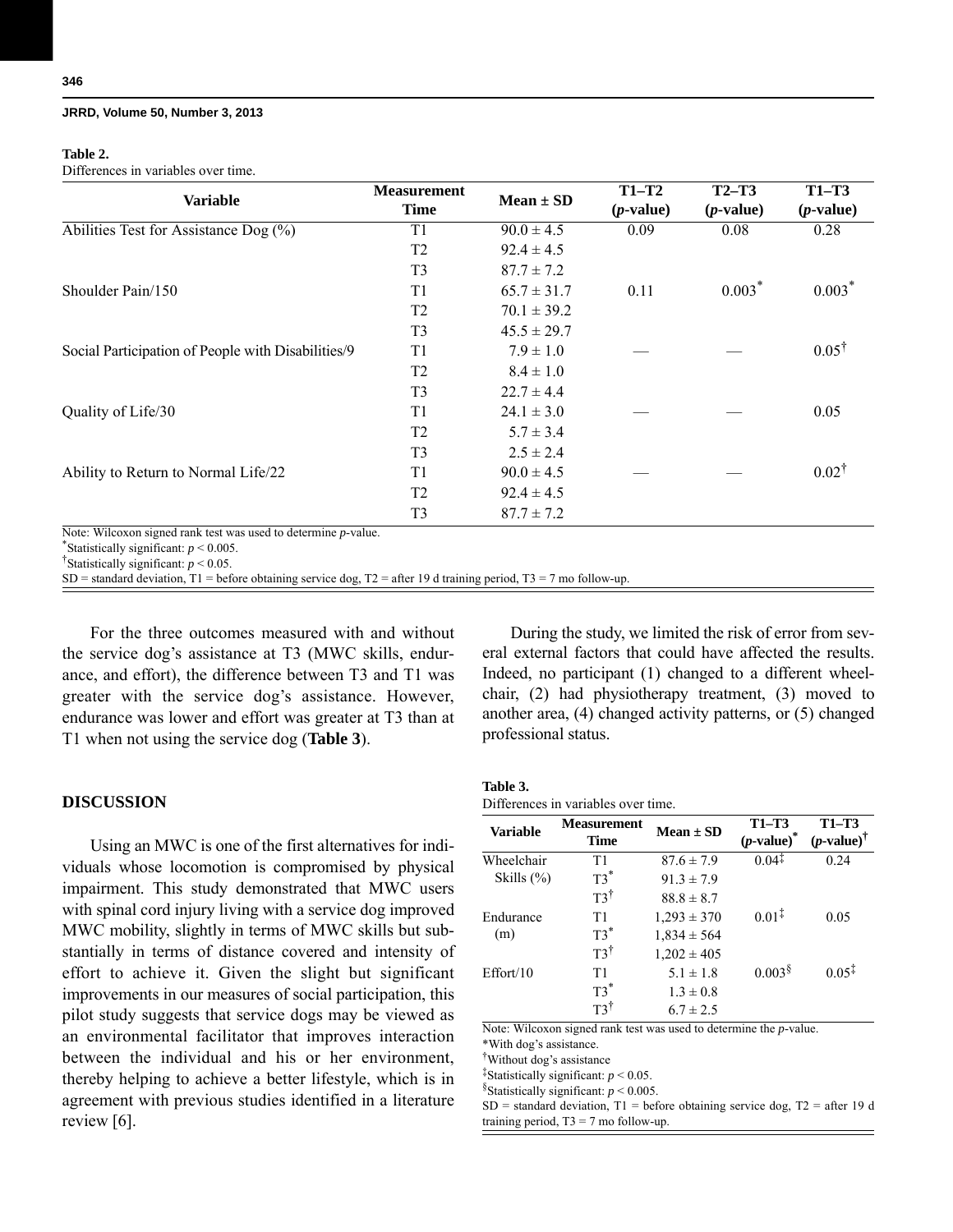#### **347**

#### **HUBERT et al. Effect of service dogs on manual wheelchair users**

We found that the work of the service dog decreased the intensity of effort needed to propel the MWC, which seemed to reduce shoulder pain and perhaps preserve integration of the shoulder. To our knowledge, this is the first study to specifically assess the use of a service dog as an assistive device to decrease shoulder pain. This help is very important because 32 to 100 percent of MWC users experience major shoulder problems, which increase with time [41]. It has been found that the frequency and intensity of pain are correlated with duration of MWC use [42]. It is therefore critical that rehabilitation professionals educate individuals with mobility disabilities to prevent further problems and explain the potential benefits of service dogs.

As shown in this study, service dogs tend to influence MWC mobility and consequently have a positive effect on overall social participation. Service dogs seem to especially help in skills requiring strength (e.g., rolling up a ramp, rolling over a 13 cm-high obstacle, rolling on a surface with resistance, negotiating a 15 cm-high curb) or endurance (e.g., propelling the MWC for several minutes). However, in certain skills, the service dog can be an obstacle (e.g., opening and closing doors). Our observations are fairly similar to those reported by Routhier et al. [43].

Furthermore, the results showed that endurance decreased and effort increased from T1 to T3 when not using the service dogs. This should be explained by the fact that participants did not have to work as hard to be mobile and thus lost some degree of "fitness." This is not necessarily a bad thing since it was in conjunction with the reduction in shoulder pain. This pilot study showed that service dogs are important in increasing mobility in MWC users. Although there was no significant change in quality of life in this small pilot study ( $p = 0.05$ ), it might be found to be significant in a larger study sample.

Because the main objective of using service dogs is to improve general quality of life, the results of this study are not statistically significant but seem to show a tendency toward a positive effect. This is congruent with the positive effect of the support provided by the service dog. Indeed, the results showed that some components of the LIFE-H, such as items related to rolling on uneven and slippery surfaces (e.g., snow), housing (e.g., entering and exiting residence), interpersonal relationships (e.g., maintaining social relationships with peers, neighbors, and colleagues), and the community (e.g., going to community institutions and entering and getting around in stores), are improved after 7 mo of using a service dog. One of the major strengths of this study was that we paid

particular attention to controlling the independent variable. The working capacity of the service dogs to perform the tasks for which they were trained was stable between T1 and T3. The service dogs' working skills fluctuated during the research project, which is not surprising. The score was a little better just after the service dog had finished the training (T1) than 7 mo later (T3), when the partner did not regularly perform all of the tasks the dog was trained for. However, the difference was not significant over time  $(p > 0.05)$ .

It would be interesting to consider the service dog more specifically when assessing specific individual MWC skills. The skills included in the WST are representative of the range of skills that MWC users may need to regularly perform, varying from the most basic to the very difficult (e.g., ascend or descend a  $7.5^{\circ}$  incline, go through a hinged door in both directions, go over a 15 cm pothole, and rolling on gravel). Even if the WST is generally performed in a laboratory setting, the tasks mimic those an MWC user needs to develop in daily living. Since the WST evaluates each skill separately, without any link to the person's ADLs, this does not demonstrate the full potential of the service dog. In the WST, the obstacles make sense only to the human partner. The WST setup (skills individually) does not make sense to the service dog. A priori, it does not represent "real life" for the service dog. If the service dog was familiar with the obstacles before the assessment, the score would probably be different and the difference between T1 and T3 potentially greater. Instructions regarding the use of service dogs could also be incorporated in the WST, as was already the case for a human partner who needed a caregiver to perform the skills. Also, perhaps some practice runs would help to familiarize the service dog with the testing situation and would minimized the nonfamiliarization effect.

A selection bias may have affected our results. The participants were probably more motivated than other service dog partners since they agreed to participate in this research project. Furthermore, even if most of the tests used are known for their good psychometric properties in their English version, the psychometric properties were not established for most of the French versions. In the study, we controlled information bias by standardization of the tester prior to the assessments. However, even if some of the questionnaires were constructed to be self-administered, an evaluator administered all the tests and questionnaires as an interview. Finally, the sample size was small and all participants came from only one organization providing service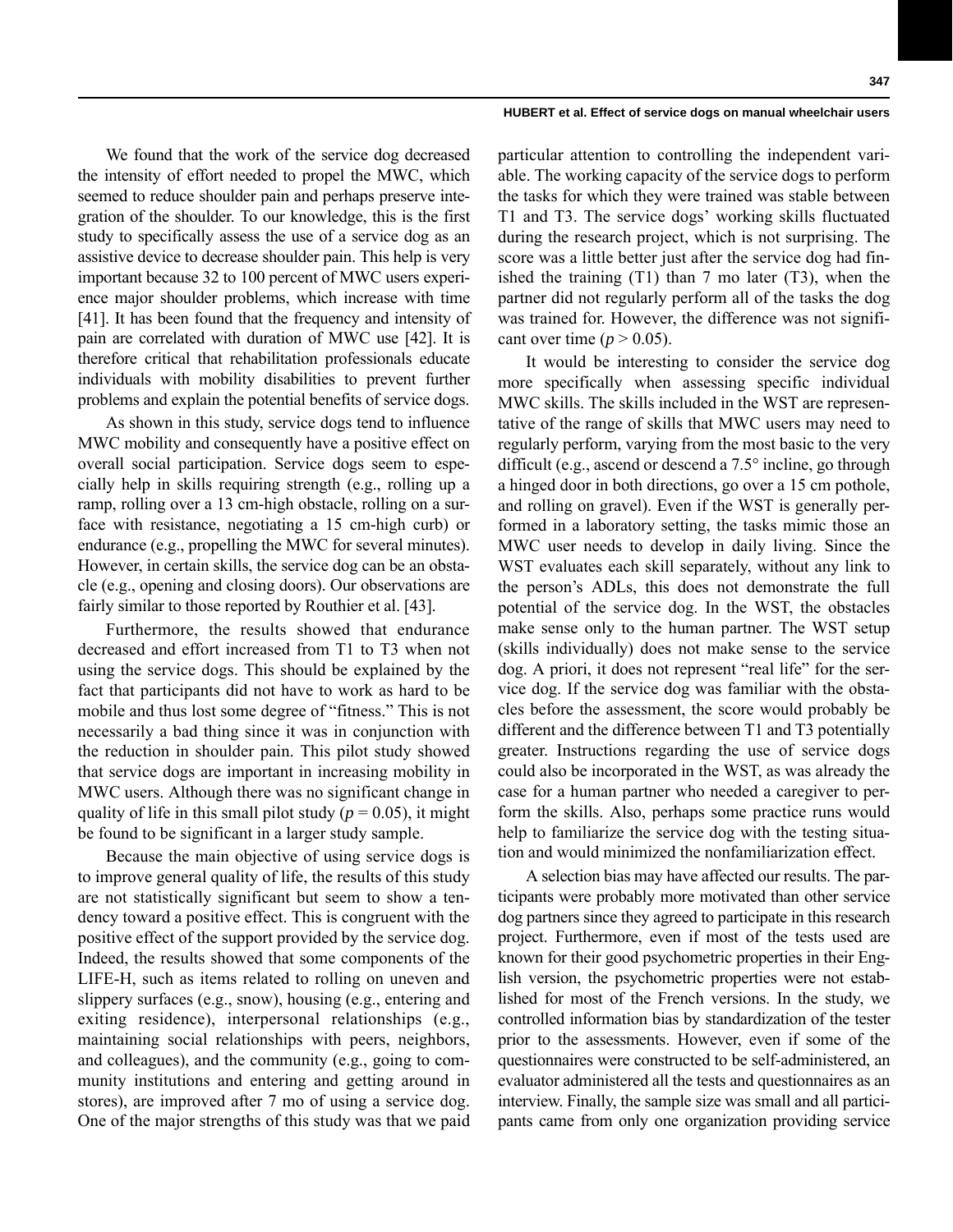dogs in the province of Québec. Those facts together can affect the results because the participants may not represent all potential MWC users who would meet the inclusion criteria.

Also, the companionship, love, and comfort provided by an animal with which one has a bond can significantly improve the quality of a person's life. They cannot be separated from the physical tasks performed by the service dog. In the present study, it is still difficult to separate the emotional from the physical effect. This interaction could probably be interpreted as a factor that overestimates the effect of the service dog on few outcomes.

# **CONCLUSIONS**

In conclusion, the results of this pilot study demonstrated that using a service dog significantly decreased shoulder pain and the intensity of the effort made, generated slight improvements in MWC mobility and social participation, and may have indicated a trend toward improved quality of life and increase of distance covered. Since service dogs may be viewed as environmental facilitators that improve interaction between the individual and his or her environment, thereby helping to achieve a better lifestyle, this pilot study allowed us to establish the need for a larger study. Additional data will be needed to verify whether better mobility has a real effect on quality of life. More extensive research could precisely identify the mid- and long-term effect of service dogs on the management of MWC use.

## **ACKNOWLEDGMENTS**

#### **Author Contributions:**

*Study concept and design:* G. Hubert, H. Corriveau, M. Tousignant, F. Routhier, N. Champagne. *Acquisition of data*: G. Hubert.

*Analysis and interpretation of data*: G. Hubert, H. Corriveau, M. Tousignant, F. Routhier, N. Champagne.

*Drafting of manuscript*: G. Hubert.

*Critical revision of manuscript for important intellectual content*:

H. Corriveau, M. Tousignant, F. Routhier.

*Obtained funding*: G. Hubert.

*Administrative, technical, or material support*: H. Corriveau,

M. Tousignant, F. Routhier, N. Champagne.

**Financial Disclosures:** The authors have declared that no competing interests exist, although Dr. Hubert and Ms. Champagne worked for the MIRA Foundation during the data collection period. In terms of the incentive pay, Dr. Hubert benefited from the research grant for clinical practice (Bourse en milieu de pratique innovation-Fonds de recherché du Québec–Société et culture). He did not have a contract with the MIRA Foundation for this specific project; however, he did work as a consultant for them throughout and after completion of the project. **Funding/Support:** This material was based on work supported by a Master's fellowship from le Fond Québécois de la Recherche sur la Société et la Culture and the MIRA Foundation, a postdoctoral fellowship from the Institute of Aging of the Canadian Institutes of Health Research (Mr. Routhier), and a salary grant from the Fonds de la recherche en santé du Québec (Drs. Corriveau and Tousignant). **Institutional Review:** This study was approved by the Research Ethics Committee of the Research Center on Aging, Health and Social Services Centre, Sherbrooke Geriatric University Institute, Sherbrooke, Canada. **Participant Follow-Up:** The authors plan to inform participants of the publication of this study.

# **REFERENCES**

- 1. Steinmetz E. Americans with disabilities, 2002. Washington (DC): U.S. Department of Commerce, Economics and Statistics Administration, U.S. Census Bureau; 2006. p. 70–107.
- 2. Giesbrecht EM. Comparing satisfaction with occupational performance using a pushrim-activated power-assisted wheelchair and a power wheelchair among task-specific power wheelchair users [dissertation]. [Winnipeg (Canada)]: School of Medical Rehabilitation, Faculty of Medicine, University of Manitoba; 2006.
- 3. Boninger ML, Baldwin M, Cooper RA, Koontz A, Chan L. Manual wheelchair pushrim biomechanics and axle position. Arch Phys Med Rehabil. 2000;81(5):608–13. [\[PMID:10807100\]](http://www.ncbi.nlm.nih.gov/entrez/query.fcgi?cmd=Retrieve&db=PubMed&list_uids=10807100&dopt=Abstract) [h](http://www.ncbi.nlm.nih.gov/entrez/query.fcgi?cmd=Retrieve&db=PubMed&list_uids=10807100&dopt=Abstract)[ttp://dx.doi.org/10.1016/S0003-9993\(00\)90043-1](http://dx.doi.org/10.1016/S0003-9993(00)90043-1)
- 4. Gerhart KA, Bergstrom E, Charlifue SW, Menter RR, Whiteneck GG. Long-term spinal cord injury: functional changes over time. Arch Phys Med Rehabil. 1993;74(10): 1030–34. [\[PMID:8215852\]](http://www.ncbi.nlm.nih.gov/entrez/query.fcgi?cmd=Retrieve&db=PubMed&list_uids=8215852&dopt=Abstract)
- 5. Samuelsson KA, Tropp H, Nylander E, Gerdle B. The effect of rear-wheel position on seating ergonomics and mobility efficiency in wheelchair users with spinal cord injuries: a pilot study. J Rehabil Res Dev. 2004;41(1):65–74. [\[PMID:15273899\]](http://www.ncbi.nlm.nih.gov/entrez/query.fcgi?cmd=Retrieve&db=PubMed&list_uids=15273899&dopt=Abstract) [h](http://www.ncbi.nlm.nih.gov/entrez/query.fcgi?cmd=Retrieve&db=PubMed&list_uids=15273899&dopt=Abstract)[ttp://dx.doi.org/10.1682/JRRD.2004.01.0065](http://dx.doi.org/10.1682/JRRD.2004.01.0065)
- 6. Sachs-Ericsson N, Hansen NK, Fitzgerald S. Benefits of assistance dogs: a review. Rehabil Psychol. 2002;47(3):251–77. <http://dx.doi.org/10.1037/0090-5550.47.3.251>
- 7. Hanebrink S, Dillon D. Service dogs: The ultimate assistive technology. OT Practice. 2000;5(14):16–19.
- 8. Camp MM. The use of service dogs as an adaptive strategy: a qualitative study. Am J Occup Ther. 2001;55(5): 509–17. [\[PMID:14601810\]](http://www.ncbi.nlm.nih.gov/entrez/query.fcgi?cmd=Retrieve&db=PubMed&list_uids=14601810&dopt=Abstract) [h](http://www.ncbi.nlm.nih.gov/entrez/query.fcgi?cmd=Retrieve&db=PubMed&list_uids=14601810&dopt=Abstract)[ttp://dx.doi.org/10.5014/ajot.55.5.509](http://dx.doi.org/10.5014/ajot.55.5.509)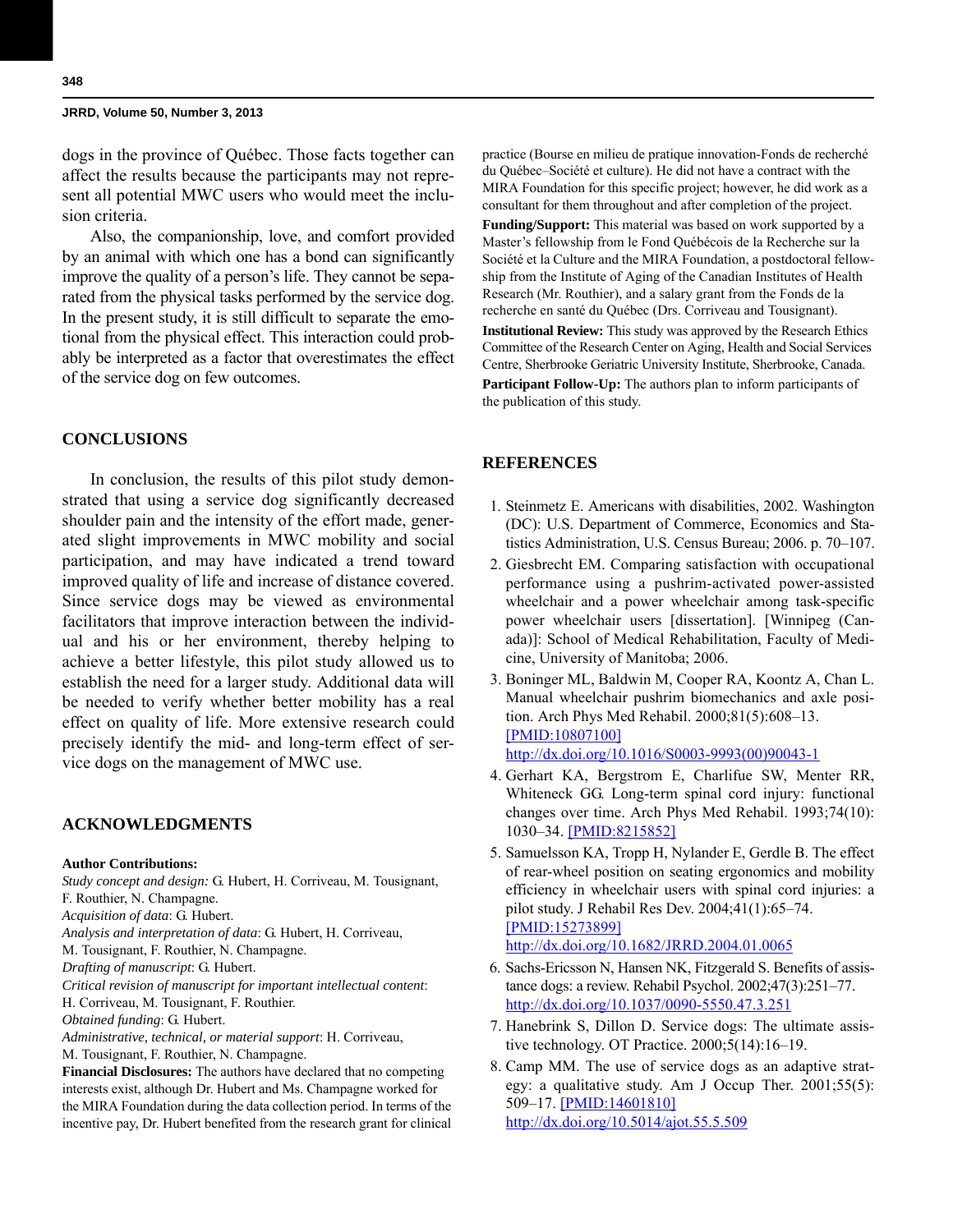#### **HUBERT et al. Effect of service dogs on manual wheelchair users**

- 9. MIRA Foundation. Service (assistance) dog for person with mobility impairment [Internet]. Sainte-Madeleine (Canada): MIRA Foundation Inc; 2013 [cited 2011 Apr 15]. Available from: [http://mira.ca/en/programs/7/service-dog\\_26.html](http://mira.ca/en/programs/7/service-dog_26.html)
- 10. Winkle M, Crowe TK, Hendrix I. Service dogs and people with physical disabilities partnerships: a systematic review. Occup Ther Int. 2012;19(1):54–66. [\[PMID:21858889\]](http://www.ncbi.nlm.nih.gov/pubmed/21858889) [h](http://www.ncbi.nlm.nih.gov/pubmed/21858889)[ttp://dx.doi.org/10.1002/oti.323](http://dx.doi.org/10.1002/oti.323)
- 11. Mader B, Hart LA, Bergin B. Social acknowledgements for children with disabilities: effects of service dogs. Child Dev. 1989;60(6):1529–34. [\[PMID:2533060\]](http://www.ncbi.nlm.nih.gov/entrez/query.fcgi?cmd=Retrieve&db=PubMed&list_uids=2533060&dopt=Abstract) [h](http://www.ncbi.nlm.nih.gov/entrez/query.fcgi?cmd=Retrieve&db=PubMed&list_uids=2533060&dopt=Abstract)[ttp://dx.doi.org/10.2307/1130941](http://dx.doi.org/10.2307/1130941)
- 12. Eddy J, Hart LA, Boltz RP. The effects of service dogs on social acknowledgments of people in wheelchairs. J Psychol. 1988;122(1):39–45. [\[PMID:2967371\]](http://www.ncbi.nlm.nih.gov/entrez/query.fcgi?cmd=Retrieve&db=PubMed&list_uids=2967371&dopt=Abstract) [h](http://www.ncbi.nlm.nih.gov/entrez/query.fcgi?cmd=Retrieve&db=PubMed&list_uids=2967371&dopt=Abstract)[ttp://dx.doi.org/10.1080/00223980.1988.10542941](http://dx.doi.org/10.1080/00223980.1988.10542941)
- 13. Allen K, Blascovich J. The value of service dogs for people with severe ambulatory disabilities. A randomized controlled trial. JAMA. 1996;275(13):1001–6. [\[PMID:8596231\]](http://www.ncbi.nlm.nih.gov/entrez/query.fcgi?cmd=Retrieve&db=PubMed&list_uids=8596231&dopt=Abstract) [h](http://www.ncbi.nlm.nih.gov/entrez/query.fcgi?cmd=Retrieve&db=PubMed&list_uids=8596231&dopt=Abstract)[ttp://dx.doi.org/10.1001/jama.1996.03530370039028](http://dx.doi.org/10.1001/jama.1996.03530370039028)
- 14. Beck AM. The use of animals to benefit humans: Animal assisted therapy. In: Fine AH, editor. Handbook on animal assisted therapy. San Diego (CA): Academic Press; 2000. p. 21–40.
- 15. Eames E, Eames T. Economic consequences of partnership with service dogs. Disabil Stud Q. 1996;16:19–23.
- 16. Eames E, Eames T. Additional comments on the reported impact of service dogs on the lives of people were severe ambulatory difficulties. Disabil Stud Q. 1997;(Winter):22.
- 17. Rowan A. Research and practice. Anthrozoos. 1996;9:2–3. <http://dx.doi.org/10.2752/089279396787001617>
- 18. Rintala DH, Matamoros R, Seitz LL. Effects of assistance dogs on persons with mobility or hearing impairments: a pilot study. J Rehabil Res Dev. 2008;45(4):489–503. [\[PMID:18712636\]](http://www.ncbi.nlm.nih.gov/entrez/query.fcgi?cmd=Retrieve&db=PubMed&list_uids=18712636&dopt=Abstract)

[h](http://www.ncbi.nlm.nih.gov/entrez/query.fcgi?cmd=Retrieve&db=PubMed&list_uids=18712636&dopt=Abstract)[ttp://dx.doi.org/10.1682/JRRD.2007.06.0094](http://dx.doi.org/10.1682/JRRD.2007.06.0094)

- 19. Shintani M, Senda M, Takayanagi T, Katayama Y, Furusawa K, Okutani T, Kataoka M, Ozaki T. The effect of service dogs on the improvement of health-related quality of life. Acta Med Okayama. 2010;64(2):109–13. [\[PMID:20424665\]](http://www.ncbi.nlm.nih.gov/entrez/query.fcgi?cmd=Retrieve&db=PubMed&list_uids=20424665&dopt=Abstract)
- 20. Collins DM, Fitzgerald SG, Sachs-Ericsson N, Scherer M, Cooper RA, Boninger ML. Psychosocial well-being and community participation of service dog partners. Disabil Rehabil Assist Technol. 2006;1(1–2):41–48. [\[PMID:19256166\]](http://www.ncbi.nlm.nih.gov/entrez/query.fcgi?cmd=Retrieve&db=PubMed&list_uids=19256166&dopt=Abstract) [h](http://www.ncbi.nlm.nih.gov/entrez/query.fcgi?cmd=Retrieve&db=PubMed&list_uids=19256166&dopt=Abstract)[ttp://dx.doi.org/10.1080/09638280500167183](http://dx.doi.org/10.1080/09638280500167183)
- 21. Fougeyrollas P, Cloutier R, Bergeron H, Côté J, St-Michel G. Classification québécoise: Processus de production du handicap. Québec (Canada): International Network on Disability Creation Process; 1998. French.
- 22. Curtis KA, Roach KE, Applegate EB, Amar T, Benbow CS, Genecco TD, Gualano J. Reliability and validity of the wheelchair user's shoulder pain Index (WUSPI). Paraplegia. 1995;33(10):595–601. [\[PMID:8848314\]](http://www.ncbi.nlm.nih.gov/entrez/query.fcgi?cmd=Retrieve&db=PubMed&list_uids=8848314&dopt=Abstract) [h](http://www.ncbi.nlm.nih.gov/entrez/query.fcgi?cmd=Retrieve&db=PubMed&list_uids=8848314&dopt=Abstract)[ttp://dx.doi.org/10.1038/sc.1995.126](http://dx.doi.org/10.1038/sc.1995.126)
- 23. Vallerand RJ. [Toward a methodology for the transcultural validation of psychological questionnaires: Implications for research in the French language]. Can Psychol. 1989; 30(4):662–80. French.<http://dx.doi.org/10.1037/h0079856>
- 24. Hébert R, Bravo G, Voyer L. La traduction d'instrument de mesure pour la recherche gérontologique en langue française: critères métrologiques et inventaire. Can J Aging. 1994; 13(3):392–405. French.
- 25. Noreau L, Nadeau S, Swaine B, Anderson D, Boucher N, Beauregard L, Tremblay J. Réadaptation fonctionnelle intensive et retour dans la communauté à la suite d'une lésion médullaire: Exploitation complémentaire de la base de données 1999–2005. Québec (Canada): REPAR; 2008. French.
- 26. Fougeyrollas P, Noreau L, Bergeron H, Cloutier R, Dion SA, St-Michel G. Social consequences of long term impairments and disabilities: conceptual approach and assessment of handicap. Int J Rehabil Res. 1998;21(2):127–41. [\[PMID:9924676\]](http://www.ncbi.nlm.nih.gov/entrez/query.fcgi?cmd=Retrieve&db=PubMed&list_uids=9924676&dopt=Abstract) [h](http://www.ncbi.nlm.nih.gov/entrez/query.fcgi?cmd=Retrieve&db=PubMed&list_uids=9924676&dopt=Abstract)[ttp://dx.doi.org/10.1097/00004356-199806000-00002](http://dx.doi.org/10.1097/00004356-199806000-00002)
- 27. Ferrans CE, Powers MJ. Quality of life index: development and psychometric properties. ANS Adv Nurs Sci. 1985; 8(1):15–24. [\[PMID:3933411\]](http://www.ncbi.nlm.nih.gov/entrez/query.fcgi?cmd=Retrieve&db=PubMed&list_uids=3933411&dopt=Abstract)
- 28. Wood-Dauphinee S, Williams JI. Reintegration to Normal Living as a proxy to quality of life. J Chronic Dis. 1987; 40(6):491–502. [\[PMID:3597654\]](http://www.ncbi.nlm.nih.gov/pubmed/?term=3597654) [h](http://www.ncbi.nlm.nih.gov/pubmed/?term=3597654)[ttp://dx.doi.org/10.1016/0021-9681\(87\)90005-1](http://dx.doi.org/10.1016/0021-9681(87)90005-1)
- 29. Wood-Dauphinee SL, Opzoomer MA, Williams JI, Marchand B, Spitzer WO. Assessment of global function: The Reintegration to Normal Living Index. Arch Phys Med Rehabil. 1988;69(8):583–90. [\[PMID:3408328\]](http://www.ncbi.nlm.nih.gov/entrez/query.fcgi?cmd=Retrieve&db=PubMed&list_uids=3408328&dopt=Abstract)
- 30. Kirby RL, Dupuis DJ, Macphee AH, Coolen AL, Smith C, Best KL, Newton AM, Mountain AD, Macleod DA, Bonaparte JP. The wheelchair skills test (version 2.4): measurement properties. Arch Phys Med Rehabil. 2004;85(5): 794–804. [\[PMID:15129405\]](http://www.ncbi.nlm.nih.gov/entrez/query.fcgi?cmd=Retrieve&db=PubMed&list_uids=15129405&dopt=Abstract) [h](http://www.ncbi.nlm.nih.gov/entrez/query.fcgi?cmd=Retrieve&db=PubMed&list_uids=15129405&dopt=Abstract)[ttp://dx.doi.org/10.1016/j.apmr.2003.07.007](http://dx.doi.org/10.1016/j.apmr.2003.07.007)
- 31. Kirby R. Wheelchair skills program [Internet]. Halifax (Canada): Dalhousie University; 2005 [cited 2009]. Available from:

<http://www.wheelchairskillsprogram.ca/eng/index.php>

32. Routhier F, Kirby RL, Smith C, Demers L. The wheelchair skills program: relevance to the European setting. In: Eizmendi G, Azkoitia JM, Craddock GM, editors. Challenges for assistive technology. Amsterdam (the Netherlands): IOS Press; 2007. p. 75–79.